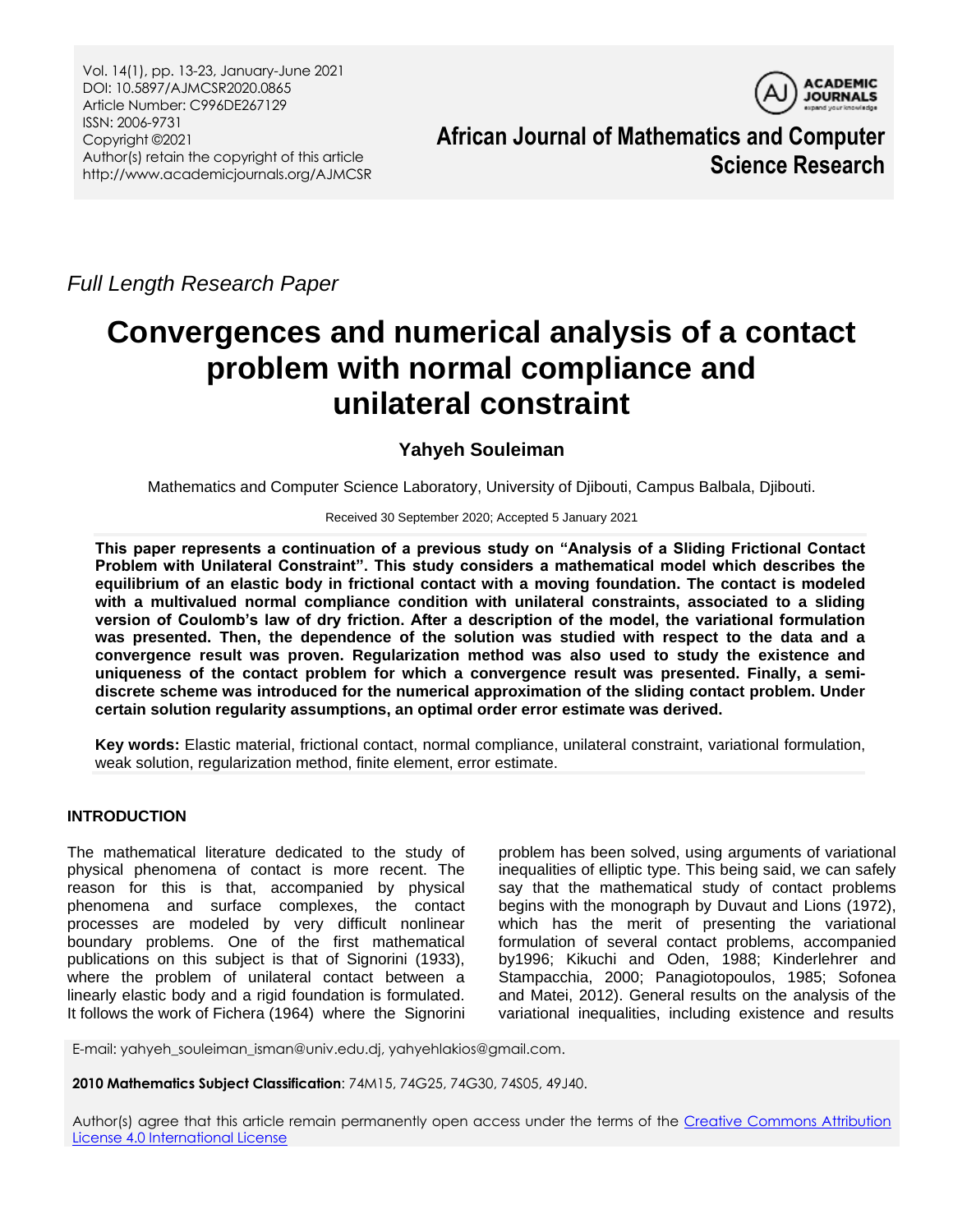of existence and uniqueness of the solution. Considerable progress has recently been made in the fields of modeling, mathematical analysis and numerical simulation of various contact processes (Haslinger et al., 1996; Kikuchi and Oden, 1988; Kinderlehrer and Stampacchia, 2000; Panagiotopoulos, 1985; Sofonea and Matei, 2012). General results on the analysis of the variational inequalities, including existence and uniqueness results, were developed in a large number of works (Barboteu et al., 2013, 2016; Capatina, 2014; Eck et al., 2013; Han and Reddy, 1995, 1999; Rochdi et al., 1998).

Recently, a more general contact condition, called the normal compliance condition restricted by unilateral constraint introduced in Jarusek and Sofonea (2008), models the contact with an elastic-rigid foundation. The mathematical analysis of models involving the frictionless contact condition with normal compliance and unilateral constraint can be found in Eck et al. (2013; 2015), Jarusek and Sofonea (2008) and Sofonea and Matei (2012). When friction is considered, the unique solvability of the variational problems can be proven by considering a smallness assumption of the friction coefficient (Barboteu et al., 2016; Sofonea and Souleiman, 2015, 2016, Sofonea and Xiao 2016).

In this work, the frictional contact model introduced in Sofonea and Souleiman (2015) which describes the contact of deformable body with a moving foundation not perfectly rigid was considered. Therefore, the contact law with normal compliance and unilateral constraint was associated to a sliding version of Coulomb's law of dry friction. The frictional contact model are characterized condition as a multivalued normal compliance contact condition with unilateral constraints. Such kind of rigidelastic foundation problems have been considered in Sofonea and Souleiman (2015, 2016).

#### **PRELIMINARIES**

The notation and some preliminary material which will be of use later on wer presented. In this paper, the notation N was used for the set of positive integer. Let  $d \in N$ . Then, we denote by  $\mathbb{S}^d$  the space of second order symmetric tensors on  $\mathbb{R}^d$ . The inner product and norm on  $\mathbb{R}^d$  and  $\mathbb{S}^d$  are defined by:

$$
u \cdot v = u_i v_i, \quad \|v\| = (v \cdot v)^{\frac{1}{2}} \quad \forall u, v \in \mathbb{R}^d,
$$
  

$$
\sigma \cdot \tau = \sigma_{ij} \tau_{ij}, \quad \| \tau \| = (\tau \cdot \tau)^{\frac{1}{2}} \quad \forall \sigma, \tau \in \mathbb{S}^d
$$

Here, the indices  $i, j, k, l$  run between 1 and  $d$  and unless stated otherwise, the summation convention over repeated indices is used.

Let  $\Omega$  be a bounded domain  $\Omega \subset \mathbb{R}^d$   $(d = 1,2,3)$  with a Lipschitz continuous boundary  $\Gamma$  and let  $\Gamma_1$  be a measurable part of  $\Gamma$  such that meas  $(\Gamma_1) > 0$ . The notation  $x = (x_i)$  was used for a typical point in  $\Omega \cup \Gamma$ and denoted by  $v = (v_i)$  the outward unit normal at  $\Gamma$ .

Also, an index that follows a comma represents the partial derivative with respect to the corresponding component of the spatial variable, e.g.  $u_{i,j} = \partial u_i / \partial x_i$ . In particular, it was recalled that the inner products on the Hilbert spaces  $L^2(\Omega)^d$  and  $L^2(\Gamma)^d$  are given by:

$$
(u,v)_{L^2(\Omega)^d} = \int_{\Omega} u \cdot v \, dx, \quad (u,v)_{L^2(\Gamma)^d}
$$
  
= 
$$
\int_{\Gamma} u \cdot v \, da,
$$

and the associated norms will be denoted by  $\lVert \cdot \rVert_{L^2(O)} d$  and  $\left\| \cdot \right\|_{L^2(\Gamma)}$ , respectively. Moreover, the spaces are considered.

$$
V = \{ v \in H^{1}(\Omega)^{d} : v = 0 \text{ on } \Gamma_{1} \},
$$
  

$$
Q = \{ \tau = (\tau_{ij}) \in L^{2}(\Omega)^{d} : \tau_{ij} = \tau_{ji} \}
$$

These are real Hilbert spaces endowed with the inner products:

$$
(u,v)_V = \int_{\Omega} \varepsilon(u) \cdot \varepsilon(v) dx, \quad (\sigma, \tau)_Q = \int_{\Omega} \sigma \cdot \tau dx,
$$

and the associated norms  $\|\cdot\|_V$  and  $\|\cdot\|_0$ , respectively. Here  $\varepsilon$  is the deformation operator given by:

$$
\varepsilon(v) = (\varepsilon_{ij}(v)), \varepsilon_{ij}(v) = \frac{1}{2}(v_{i,j} + v_{j,i}) \forall v
$$
  

$$
\in H^1(\Omega)^d
$$

Recall that the completeness of the space  $(V, \|\cdot\|_V)$ follows from the assumption meas  $(\Gamma_1) > 0$ , which allows the use of Korn's inequality.

For an element  $v \in V$ , v is still written for the trace of v on the boundary  $\Gamma$ . Let  $v_v$  and  $v<sub>\tau</sub>$  br denoted by the normal and the tangential component of  $v$  on  $\Gamma$ , respectively, defined by  $v_y = v \cdot v$ ,  $v_z = v - v_y v$ . Let  $\Gamma_3$  be a measurable part of  $\Gamma$ . Then, by the Sobolev trace theorem, there exists a positive constant  $c_0$  which depends on  $\Omega$ ,  $\Gamma_1$  and  $\Gamma_3$  such that:

$$
\parallel v \parallel_{L^2(\Gamma_3)} d \leq c_0 \parallel v \parallel_V \qquad \forall \ v \in V \tag{1}
$$

For a regular function  $\sigma : \Omega \cup \Gamma \rightarrow \mathbb{S}^d$   $\sigma_v$  and  $\sigma_{\tau}$  are denoted by the normal and the tangential components of the vector  $\sigma v$  on  $\Gamma$ , respectively, and recall that  $\sigma_{\nu} = \sigma v \cdot v$  and  $\sigma_{\tau} = \sigma v - \sigma_{\nu} v$ . Moreover, the following Green's formula holds:

$$
\int_{\Omega} \sigma \cdot \varepsilon(v) dx + \int_{\Omega} Div \sigma \cdot v dx = \int_{\Gamma} \sigma v
$$
  
\n*v da*  $\forall v \in V$  (2)

This introduction ends with the following abstract existence result.

## **Theorem 1**

Let  $(X, (\cdot, \cdot)_X, \|\cdot\|_X)$  be a real Hilbert space, K a closed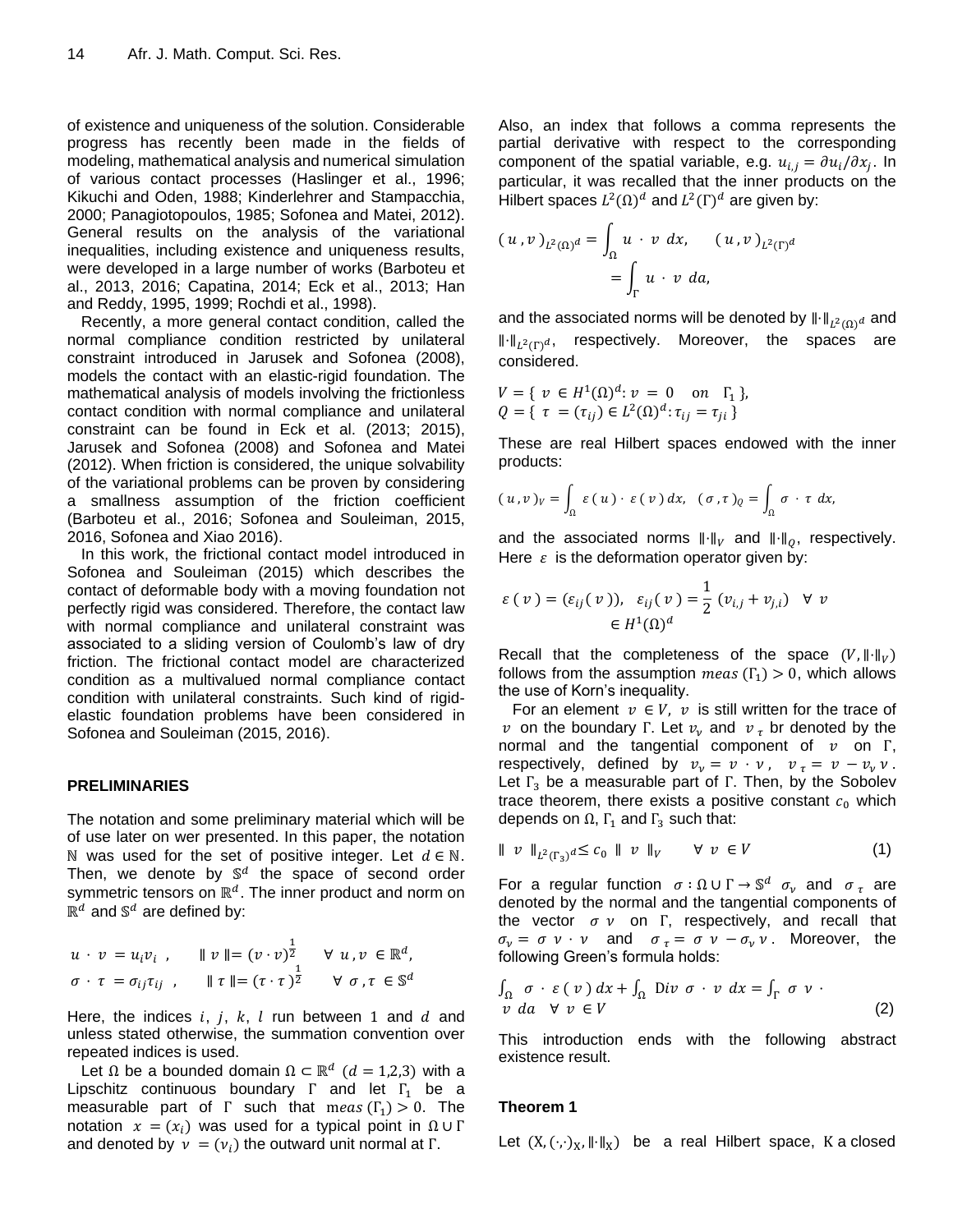convex subset of X and  $A: K \rightarrow K$  a strongly monotone Lipschitz continuous operator, that is, there exists  $m > 0$ and  $M > 0$  such that:

$$
(Au - Av, u - v)_X \ge m \|u - v\|_X^2 \quad \forall u, v \in K,
$$
 (3)

$$
\|Au - Av\|_{X} \le M \quad \|u - v\|_{X} \quad \forall \, u, v \in K \tag{4}
$$

Assume that  $j: K \times K \to \mathbb{R}$  is a function which satisfies the following conditions:

 $\overline{\mathcal{L}}$  $\mathsf{I}$  $\mathbf{I}$  $\mathbf{I}$  $\overline{1}$ (a) For all  $\eta \in K$ ,  $j(\eta, \cdot): K \to \mathbb{R}$  is convex and lower semicontinuous. (  $j(\eta_1, \nu_2) - j(\eta_1, \nu_1) + j(\eta_2, \nu_1) - j(\eta_2, \nu_2)$  $\leq \alpha$   $\|\eta_1 - \eta_2\|_X \|\nu_1 - \nu_2\|_X \quad \forall \eta_1, \eta_2, \nu_1$  $(5)$ 

Moreover, assume that  $m > \alpha$ . Then, for each  $f \in X$ there exists a unique element  $u \in X$  such that:

$$
u \in K, (Au, v - u)_X + j(u, v) - j(u, u) \ge (f, v - u)_X \ \forall v \in K
$$
\n(6)

Theorem 1 will be used to prove the existence and uniqueness of our model of contact problem regularized. Its proof can be found in Sofonea and Matei (2012) and is based on the Banach fixed point theorem.

#### **FORMULATION OF THE PROBLEM**

An elastic body that occupies the bounded domain  $\Omega$  with  $\Gamma$ , its boundary was considered. Let  $\nu$  denotes the unit outward normal, defined almost everywhere on  $\Gamma$ . The body is clamped on  $\Gamma_1$  and, therefore, the displacement field vanishes there. A volume force of density  $f_0$  acts in  $\Omega$ , and surface tractions of density  $f_2$  act on  $\Gamma_2$ . On  $\Gamma_3$ , the body is in frictional contact with a moving obstacle, the so-called foundation. Let  $v^*$  denotes the velocity of the foundation, that is, its velocity  $v^* = v^* k^*$  is assumed to be larger than the tangential velocity  $u<sub>\tau</sub>$  on the surface contact  $\Gamma_3$  (that is,  $||v^*|| \gg ||u_\tau||$ ), where  $k^* = \frac{v^*}{||v^*||}$  $\parallel v^*$ denotes a given unitary vector in the tangential plane and the value  $v^* > 0$  is also given.

Therefore, lets consider the classical formulation of frictional contact problem that follows.

#### *Problem P*

Find a displacement field  $u : \Omega \to \mathbb{R}^d$  and a stress field  $\sigma:\Omega\to \mathbb{S}^d$  such that:

$$
\sigma = N\varepsilon (u) \quad in \ \Omega, \tag{7}
$$

$$
Div \sigma + f_0 = 0 \text{ in } \Omega, \tag{8}
$$

$$
u = 0 \quad on \quad \Gamma_1,\tag{9}
$$

$$
\sigma \ \nu \ = \ f_2 \quad \text{on } \Gamma_2, \tag{10}
$$

$$
-\sigma_{\tau} = \mu T(u) k^* \quad \text{on } \Gamma_3,\tag{11}
$$

and there exists  $\pi: \Gamma_3 \to \mathbb{R}$  which satisfies:

$$
u_{\nu} \leq g, \sigma_{\nu} + p(u_{\nu}) + \pi \leq 0,(u_{\nu} - g)(\sigma_{\nu} + p(u_{\nu}) + \pi) = 0,0 \leq \pi \leq R,\pi = 0 \text{ if } u_{\nu} < 0,\pi = R \text{ if } u_{\nu} > 0
$$
\n(12)

Here, for simplicity, the dependence of various functions on the spatial variable  $x$  was not indicated explicitly. Now, the physical meaning of Equations 7 to 12 were shortly described. Equation 7 represents the elastic constitutive law in which  $N$  is the elasticity operator, assumed to be nonlinear. Equation 8 represents the equation of equilibrium and was used here since the internal term in the equation of motion was neglected. Equations 9 and 10 are the displacement boundary condition and the traction boundary condition, respectively. Finally, Equations 11 and 12 represent the friction Coulomb's law and the multivalued normal compliance contact condition with unilateral constraint and crust, respectively. The friction condition of Equation 11 represents a regularized form of a version of Coulomb's law in slip status where  $\mu$  represents the coefficient of friction and  $T$  is a operator which depends only on the normal displacement  $u_{\nu}$  (Sofonea and Souleiman, 2015). Equation 12 represents the contact condition in which  $p$  is a positive Lipschitz continuous increasing function which vanishes for a negative argument, R is a positive function and  $g > 0$ . Note that this conditions the model's contact with a foundation made of a rigid material and covered by a layer of soft material (asperities) of thickness g with a thin crust (Sofonea and Souleiman, 2015).

Lets turn to the variational formulation of Problem P and, to this end, the assumptions on the data were listed. First, the elasticity operator  *and the normal compliance* function were assumed to satisfy the following conditions:

(a)  $N: \Omega \times \mathbb{S}^d \to \mathbb{S}^d$ .

- $\mathbf{I}$  $\mathbf{I}$  $\mathbf{I}$  $\mathbf{I}$  $\mathbf{I}$  $\mathbf{I}$  $\mathbf{I}$ (a)  $h \leq k \leq 0$  such that  $|| N(x, \varepsilon_1) - N(x, \varepsilon_2) || \le L_N || \varepsilon_1 - \varepsilon_2 ||$  $\forall \varepsilon_1, \varepsilon_2 \in \mathbb{S}^d$ , a.e.  $x \in \Omega$ . (c) There exists  $m_N > 0$  such that  $(N(x, \varepsilon_1) - N(x, \varepsilon_2)) \cdot (\varepsilon_1 - \varepsilon_2) \ge m_N \parallel \varepsilon_1 - \varepsilon_2 \parallel^2$  $\forall \varepsilon_1, \varepsilon_2 \in \mathbb{S}^d$ , a.e.  $x \in \Omega$ .
- (d) The mapping  $x \mapsto N(x, \varepsilon)$  is measurable on  $\Omega$ ,  $\forall \varepsilon \in \mathbb{S}^d$ .
- $(13)$  $\lambda(e)$  The mapping  $x \mapsto N(x, 0)$  belongs to Q.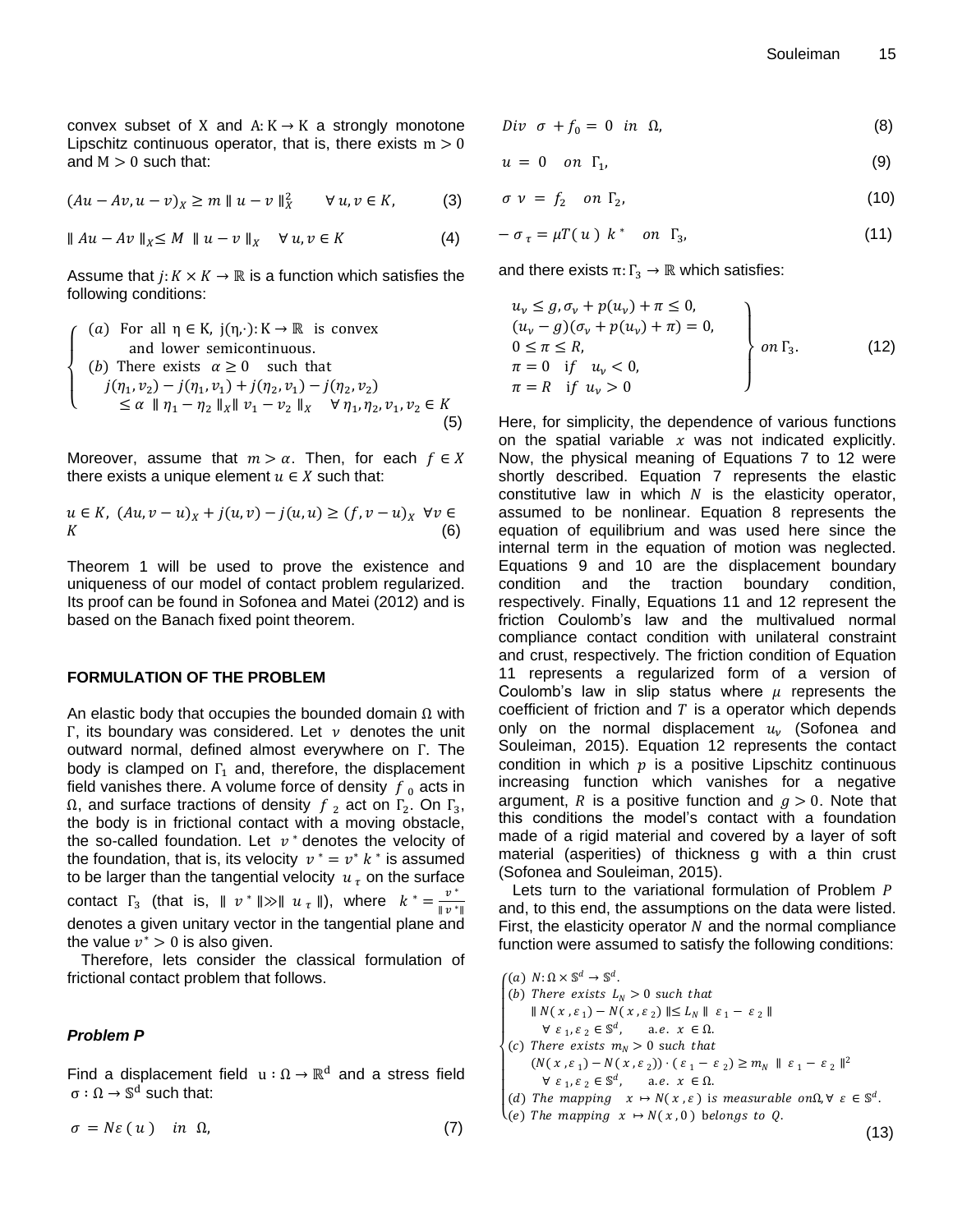\n- \n
$$
f(a) \ p: \Gamma_3 \times \mathbb{R} \to \mathbb{R}_+
$$
\n
\n- \n $[b) \ \text{There exists } L_p > 0 \ \text{such that}$ \n $|p(x, r_1) - p(x, r_2)| \leq L_p |r_1 - r_2|$ \n $\forall r_1, r_2 \in \mathbb{R}, \text{ a.e. } x \in \Gamma_3$ \n
\n- \n $[c) \ (p(x, r_1) - p(x, r_2))(r_1 - r_2) \geq 0$ \n $\forall r_1, r_2 \in \mathbb{R}, \text{ a.e. } x \in \Gamma_3$ \n
\n- \n $[d) \ \text{The mapping } x \mapsto p(x, r) \ \text{is measurable on } \Gamma_3, \forall r \in \mathbb{R}$ \n
\n- \n $(e) \ p(x, r) = 0 \ \text{for all } r \leq 0, \text{ a.e. } x \in \Gamma_3$ \n
\n

The densities of body forces and surface tractions have the regularity

 $(14)$ 

$$
f_0 \in L^2(\Omega)^d, \quad f_2 \in L^2(\Gamma_2)^d \tag{15}
$$

The surface yield and the coefficient of friction satisfy:

 $R \in L^{\infty}$ (16)

 $\mu \in L^{\infty}$ (17)

Finally, the operator  $T$  satisfies:

\n- \n
$$
\begin{cases}\n (a) \ T: \Gamma_3 \times \mathbb{R}^d \to \mathbb{R}_+.\n \end{cases}
$$
\n
\n- \n $\parallel T(x, u_1) - T(x, u_2) \parallel \leq L_T \parallel u_1 - u_2 \parallel$ \n $\forall u_1, u_2 \in \mathbb{R}^d, \text{ a.e. } x \in \Gamma_3.$ \n
\n- \n $(c) \text{ The mapping } x \mapsto T(x, u) \text{ is measurable on } \Gamma_3, \text{ for any } u \in \mathbb{R}^d.$ \n
\n- \n $(d) \text{ The mapping } x \mapsto T(x, 0_{\mathbb{R}^d}) \text{ belongs to } L^2(\Gamma_3).\n \end{cases}$ \n
\n- \n $(18)$ \n
\n

Next, the set of admissible displacements fields was introduced, defined by:

$$
U = \{ v \in V : v_v \le g \quad a.e. \text{ on } \Gamma_3 \}. \tag{19}
$$

Moreover, the operator  $P: V \to V$ , the function  $j: V \times V \to V$  $mmIR$  *I R* and the element  $f \in V$  were defined by equalities:

$$
(P \, u \, , v \, )_V = \int_{\Gamma_3} \, p(u_v) v_v \, da \qquad \forall \, u \, , \, v \, \in V, \tag{20}
$$

$$
j(u,v) = \int_{\Gamma_3} R v_v^+ da + \int_{\Gamma_3} \mu T(u) n^* \cdot v_\tau da \quad \forall u, v \in V,
$$
\n(21)

$$
(f,v)_v = \int_{\Omega} f_0 \cdot v \, dx + \int_{\Gamma_2} f_2 \cdot v \, da \quad \forall \ v \in V.
$$

Here,  $r^+$  denotes the positive part of  $r$ , that is,  $r^+$  $max\{r, 0\}.$ 

Assume in what follows that  $(u, \sigma)$  are sufficiently regular functions which satisfy Equations 7 to 12 and let  $v \in U$ . Green's formula of Equations 2, 8 to 10 and Definition 22 were used to see that:

$$
(\sigma, \varepsilon (v) - \varepsilon (u))_Q \ge (f, v - u)_V - \int_{\Gamma_3} p(u_v)(v_v - u_v) \, du - \int_{\Gamma_3} R(v_v^+ - u_v^+) \, da - \int_{\Gamma_3} \mu T(u) \, n^* \cdot (v_\tau - u_\tau) \, da \tag{23}
$$

Finally, the constitutive law of Equation 7, the variational inequality (Equation 23) and Definitions 19 to 21 were gathered to obtain the following variational formulation of the contact problem  $P$ .

### *Problem*

Find a displacement field u such that:

$$
u \in U, (N \varepsilon(u), \varepsilon(v) - \varepsilon(u))_Q + (P u, v - u)_V + j(u, v) - j(u, u) \ge (f, v - u)_V \forall v \in U \qquad (24)
$$

A result of existence and uniqueness for the problem  $P_V$ was provided in Sofonea and Souleiman (2015).

#### **A CONTINUOUS DEPENDENCE RESULT**

The dependence of the solution Problem  $P<sup>V</sup>$  was studied with respect to perturbations of the data. To this end, it was assumed in what follows that Equations 13 to 18 hold, and denoted by u the solution of Problem  $P^V$ . For each  $\eta > 0$ , let  $f_{0\eta}$ ,  $f_{2\eta}$ ,  $p_{\eta}$ ,  $R_{\eta}$  and  $\mu_{\eta}$ , represent perturbations of  $f_0$ ,  $f_2$ ,  $p$ ,  $R$  and  $\mu$ , respectively, which satisfy conditions of Equations 14 to 17, respectively. With these data, the operator  $P_n: V \to V$  and the functions  $j_n: V \times V \to \mathbb{R}$  the element  $f_n \in V$  were defined by equalities:

$$
(P_{\eta} u, v)_V = \int_{\Gamma_3} p_{\eta} (u_v) v_v da \quad \forall u, v \in V,
$$
 (25)

$$
j_{\eta}(u,v) =
$$
  

$$
\int_{\Gamma_3} R_{\eta} v_{v}^{+} da + \int_{\Gamma_3} \mu_{\eta} T(u) n^{*} \cdot v_{\tau} da \quad \forall u, v \in V,
$$
 (26)

$$
(f_{\eta}, v)_V = \int_{\Omega} f_{0\eta} \cdot v \, dx, + \int_{\Gamma_2} f_{2\eta} \cdot v \, da \qquad \forall \ v \in V. \tag{27}
$$

Then, the following perturbation of Problem  $P<sup>V</sup>$  was considered

# **Problem**

Find a displacement field  $u_n$  such that:

$$
u_{\eta} \in U, (N \varepsilon (u_{\eta}), \varepsilon (v) - \varepsilon (u_{\eta}))_{Q} + (P_{\eta} u_{\eta}, v - u_{\eta})_{V} +
$$
  

$$
j_{\eta}(u_{\eta}, v) - j_{\eta}(u_{\eta}, u_{\eta}) \ge (f, v - u_{\eta})_{V} \forall v \in U
$$
 (28)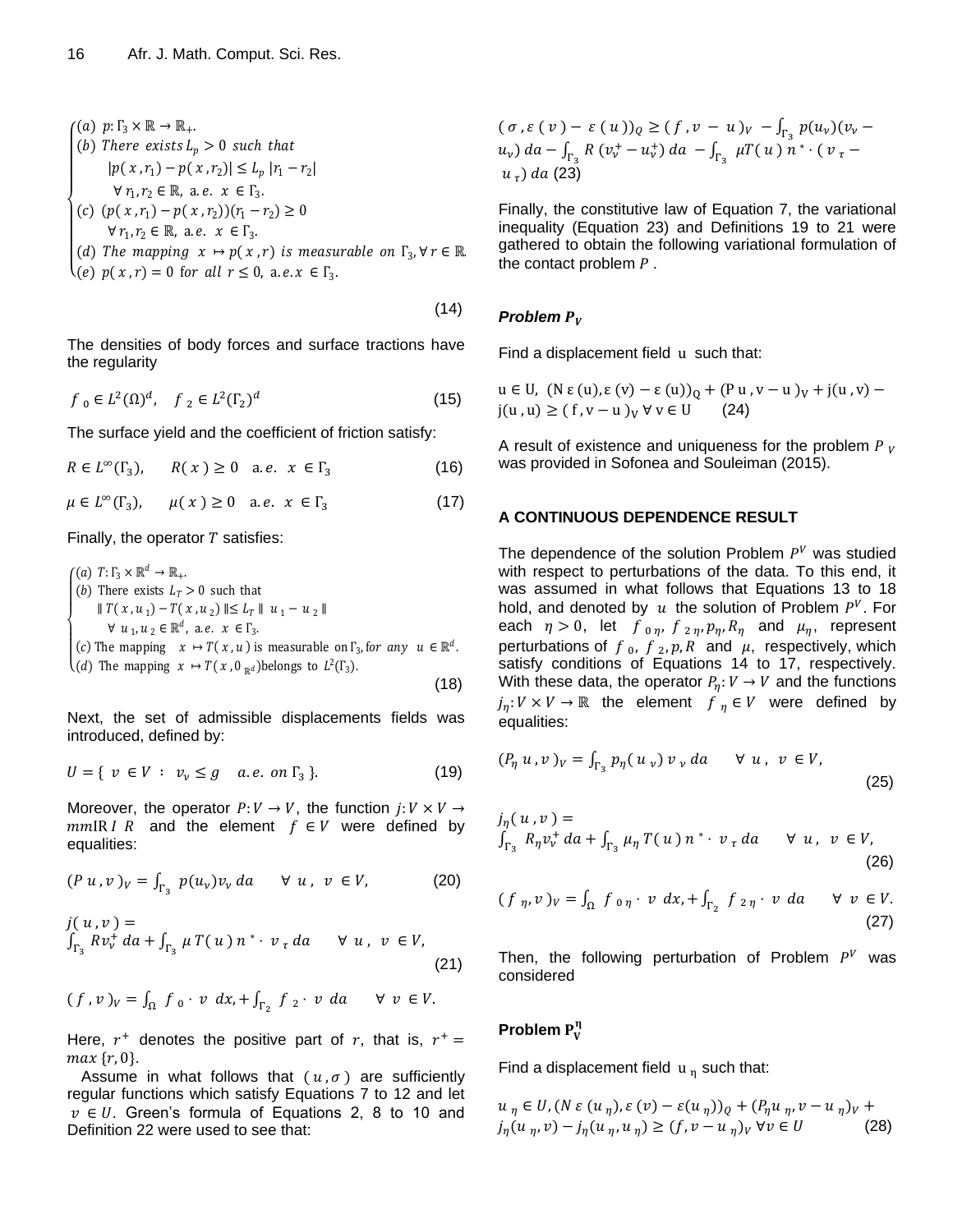It follows from Sofonea and Souleiman (2015) that, for  $\eta > 0$ , Problem  $P_v^{\eta}$  has a unique solution  $u_n$ . Consider now the following assumptions:

There exists 
$$
G: \mathbb{R}_+ \to \mathbb{R}_+
$$
 such that  
\n(a)  $|p_{\eta}(x, r) - p(x, r)| \le G(\eta)(|r| + 1)$   
\n $\forall r \in \mathbb{R}, \text{ a.e. } x \in \Gamma_3 \text{ for each } \eta > 0.$   
\n(b)  $\lim_{\eta \to 0} G(\eta) = 0.$  (29)

$$
R_{\eta} \to R \quad in \quad L^{\infty}(\Gamma_3) \quad as \quad \eta \to 0 \tag{30}
$$

$$
\mu_{\eta} \to \mu \quad in \quad L^{\infty}(\Gamma_3) \quad as \quad \eta \to 0 \tag{31}
$$

$$
f_{0\eta} \to f_0 \quad in \quad L^2(\Omega)^d \quad as \quad \eta \to 0 \tag{32}
$$

 $f_{2n} \to f_2$  in  $L^2(\Gamma_2)^d$  as  $\eta \to 0$  (33)

The following convergence result represents the main result here.

#### **Theorem 2**

 $\overline{\mathcal{L}}$  $\mathsf{I}$  $\mathbf{I}$  $\mathbf{I}$  $\mathbf{I}$ 

Assume that Equations 29 to 33 hold, then the solution  $u_n$  of Problem  $P_V^n$  converges to the solution u of Problem  $P_V$ , that is:

 $u_n \rightarrow u$  in *U* as  $\eta \rightarrow 0$  (34)

#### *Proof*

Let  $\eta > 0$ , then  $v = u$  in Equation 28 and  $v = u_{\eta}$  in Equation 24 and add the resulting inequalities to obtain:

$$
(N \varepsilon (u_{\eta}) - N \varepsilon (u), \varepsilon (u_{\eta}) - \varepsilon (u))_{Q} \le
$$
  
\n
$$
(P_{\eta} u_{\eta} - P u, u - u_{\eta})_{V} + (f_{\eta} - f, u_{\eta} - u)_{V} +
$$
  
\n
$$
j(u, u_{\eta}) - j(u, u) + j_{\eta} (u_{\eta}, u) - j_{\eta} (u_{\eta}, u_{\eta})
$$
\n(35)

Estimating each term in previous inequality using Assumption (Equation 13), to deduce that

$$
(N \varepsilon (u_{\eta}) - N \varepsilon (u), \varepsilon (u_{\eta}) - \varepsilon (u))_{Q} \ge m_{N} || u_{\eta} - u ||_{V}^{2}
$$
\n(36)

To proceed, the Definitions (Equations 20 and 25), the monotonicity of the function  $p_{\eta}$  and Assumption (Equation 29) were used to see that:

$$
(P_{\eta} u_{\eta} - P u, u_{\eta} - u)_{V} =
$$
\n
$$
\int_{\Gamma_{3}} (p_{\eta} (u_{\eta v}) - p(u_{v})) (u_{v} - u_{\eta v}) da \le
$$
\n
$$
\int_{\Gamma_{3}} (p_{\eta} (u_{v}) - p(u_{v})) (u_{v} - u_{\eta v}) da \le
$$
\n
$$
\int_{\Gamma_{3}} |p_{\eta} (u_{v}) - p(u_{\mu})| |u_{v} - u_{\eta v}| da \le
$$
\n
$$
\int_{\Gamma_{3}} G(\eta) (|u_{v}| + 1) |u_{v} - u_{\eta v}| da
$$

Therefore, using the trace Inequality (Equation 1), after some elementary calculus, it was found that:

$$
(P_{\eta} u_{\eta} - P u, u_{\eta} - u)_{V} \le G(\eta)(c_0^2 \|
$$
  
 
$$
u \|_{V} + c_0 \text{ meas } (\Gamma_3)^{1/2}) \| u_{\eta} - u \|_{V} \quad (37)
$$

Next, using Definitions (Equations 21 and 26), thus:

$$
j(u, u_{\eta}) - j(u, u) + j_{\eta}(u_{\eta}, u) - j_{\eta}(u_{\eta}, u_{\eta}) =
$$
  

$$
\int_{\Gamma_3} (R - R_{\eta})(u_{\eta} + u_{\nu}) da +
$$
  

$$
\int_{\Gamma_3} (\mu T(u) - \mu_{\eta} T(u_{\eta})) n^*(u_{\eta} - u_{\tau}) da
$$

Therefore, writing:

$$
\mu T(u) - \mu_{\eta} T(u_{\eta}) = \mu (T(u) - T(u_{\eta})) + (\mu - \mu_{\eta}) T(u_{\eta})
$$

Assumptions 17 and 18b combined with Equation 1 were used to get:

$$
(N \varepsilon (u_{\eta}) - N \varepsilon (u), \varepsilon (u_{\eta}) - \varepsilon (u))_{Q} \leq
$$
\n
$$
(P_{\eta} u_{\eta} - P u, u - u_{\eta})_{V} + (f_{\eta} - f, u_{\eta} - u)_{V} + j(u, u_{\eta}) - j(u, u) + j_{\eta}(u_{\eta}, u) - j_{\eta}(u, u_{\eta})
$$
\n
$$
j(u, u_{\eta}) - j(u, u) + j_{\eta}(u_{\eta}, u) - j_{\eta}(u_{\eta}, u_{\eta}) \leq c_{0} \|R - R_{\eta} \|_{L^{\infty}(\Gamma_{3})} \text{meas} (\Gamma_{3})^{\frac{1}{2}} \|u_{\eta} - u\|_{V} + (35)
$$
\n
$$
c_{0}^2 L_{T} \| \mu \|_{L^{\infty}(\Gamma_{3})} \|u_{\eta} - u\|_{V}^2 +
$$
\nEstimating each term in previous inequality using  
\nAssumption (Equation 13), to deduce that  
\n
$$
(N \varepsilon (u_{\eta}) - N \varepsilon (u), \varepsilon (u_{\eta}) - \varepsilon (u))_{Q} \geq m_{N} \| u_{\eta} - \sum_{\eta \in \Gamma_{3}} c_{0} \| R - R_{\eta} \|_{L^{\infty}(\Gamma_{3})} \| T(u_{\eta}) \|_{L^{2}(\Gamma_{3})} \| u_{\eta} - u \|_{V} \leq
$$
\n
$$
c_{0} \| R - R_{\eta} \|_{L^{\infty}(\Gamma_{3})} \text{meas} (\Gamma_{3})^{\frac{1}{2}} \| u_{\eta} - u \|_{V} + c_{0} \| R - R_{\eta} \|_{L^{\infty}(\Gamma_{3})} \text{meas} (\Gamma_{3})^{\frac{1}{2}} \| u_{\eta} - u \|_{V} + (36)
$$
\n
$$
c_{0}^2 L_{T} \| \mu \|_{L^{\infty}(\Gamma_{3})} \| u_{\eta} - u \|_{V}^2 +
$$
\n
$$
c_{0} \| R - \mu_{\eta} \|_{L^{\infty}(\Gamma_{3})} \| u_{\eta} - u \|_{V}^2 +
$$
\nTo proceed, the Definitions (Equations 20 and 25), the  
\nmonotonicity of the function  $p_{\eta}$  and Assumption (Equation  $|| T$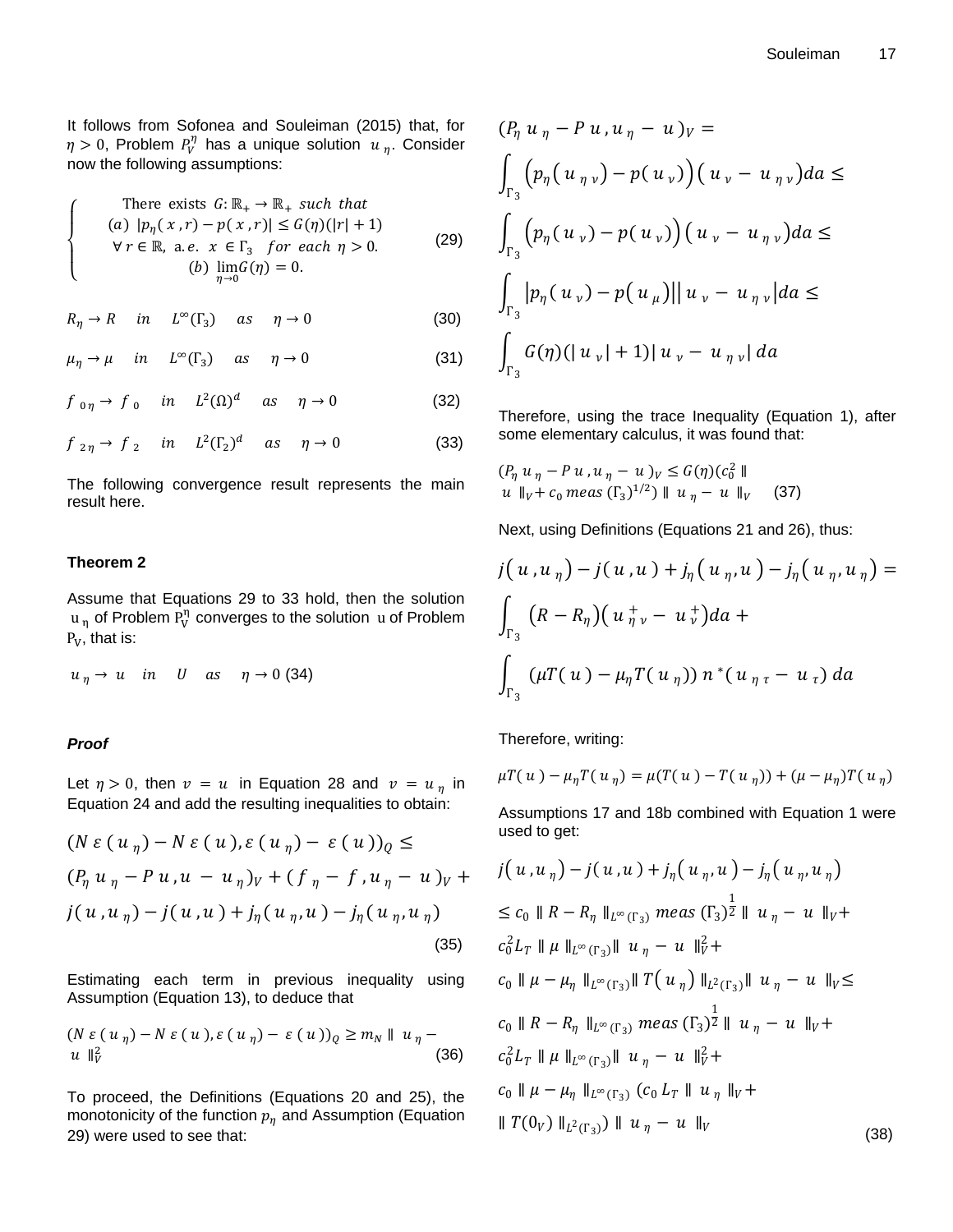Finally, using the Cauchy-Schwartz inequality, we obtain that:

$$
(f_{\eta} - f, u_{\eta} - u)_{V} \le || f_{\eta} - f ||_{V} || u_{\eta} - u ||_{V} \qquad (39)
$$

Inequalities 35 to 39 were combined to deduce that:

$$
(m_N - c_0^2 L_T || \mu ||_{L^\infty(\Gamma_3)}) || u_\eta - u ||_{V} \leq G(\eta)(c_0^2 || u ||_{V} + \frac{1}{V_3} + \frac{1}{V_4} \leq \frac{1}{V_5} + \frac{1}{V_6} \leq \frac{1}{V_7} \leq \frac{1}{V_7} \leq \frac{1}{V_8} \leq \frac{1}{V_9} \leq \frac{1}{V_9} \leq \frac{1}{V_9} \leq \frac{1}{V_9} \leq \frac{1}{V_9} \leq \frac{1}{V_9} \leq \frac{1}{V_9} \leq \frac{1}{V_9} \leq \frac{1}{V_9} \leq \frac{1}{V_9} \leq \frac{1}{V_9} \leq \frac{1}{V_9} \leq \frac{1}{V_9} \leq \frac{1}{V_9} \leq \frac{1}{V_9} \leq \frac{1}{V_9} \leq \frac{1}{V_9} \leq \frac{1}{V_9} \leq \frac{1}{V_9} \leq \frac{1}{V_9} \leq \frac{1}{V_9} \leq \frac{1}{V_9} \leq \frac{1}{V_9} \leq \frac{1}{V_9} \leq \frac{1}{V_9} \leq \frac{1}{V_9} \leq \frac{1}{V_9} \leq \frac{1}{V_9} \leq \frac{1}{V_9} \leq \frac{1}{V_9} \leq \frac{1}{V_9} \leq \frac{1}{V_9} \leq \frac{1}{V_9} \leq \frac{1}{V_9} \leq \frac{1}{V_9} \leq \frac{1}{V_9} \leq \frac{1}{V_9} \leq \frac{1}{V_9} \leq \frac{1}{V_9} \leq \frac{1}{V_9} \leq \frac{1}{V_9} \leq \frac{1}{V_9} \leq \frac{1}{V_9} \leq \frac{1}{V_9} \leq \frac{1}{V_9} \leq \frac{1}{V_9} \leq \frac{1}{V_9} \leq \frac{1}{V_9} \leq \frac{1}{V_9} \leq \frac{1}{V_9} \leq \frac{1}{V_9} \leq \frac{1}{V_9} \leq \frac
$$

Take  $v = 0$  in inequality (Equation 28) and using inequality (Equation 13c and 13e) to see that:

$$
m_N \parallel u_\eta \parallel_V^2 \leq (f_\eta, u_\eta)_V,
$$

which implies:

$$
\parallel u_{\eta} \parallel_{V} \leq \frac{1}{m_{N}} \parallel f_{\eta} \parallel_{V}
$$

On the other hand, using Definitions (Equations 32 and 33), there exists a constant  $\alpha$  which does not depend on  $\eta$  such that:

 $\parallel$  f<sub>n</sub> $\parallel$ <sub>V</sub> $\leq \alpha$ 

and since  $m_N > c_0^2 L_T ||\mu||_{L^{\infty}(\Gamma_2)}$ , it was deduced that:

$$
\| u_{\eta} - u \|_{V} \le c G(\eta) (\| u \|_{V} + 1) + c \| R - R_{\eta} \|_{L^{\infty}(\Gamma_{3})} + c \| \mu - \mu_{\eta} \|_{L^{\infty}(\Gamma_{3})} \left( \frac{\alpha}{m_{N}} + \| T(0_{V}) \|_{L^{2}(\Gamma_{3})} \right) + c \| f_{\eta} - f \|_{V}
$$
\n(41)

where  $c$  is a positive constant which does not depend on  $\eta$ .

The convergence in Definition 34 is now a consequence of the Inequality 41 combined with Assumptions 29 to 33.

In addition to the mathematical interest in the convergence results in Definition 34, it is of importance from mechanical point of view, since it states that the weak solution of problem in Equations 7 to 12 depends continuously on the normal compliance function, the surface yield, the coefficient of friction and the densities of body forces and surface tractions, as well.

#### **REGULARIZATION**

In what follows, Problem  $P$  using the regularization

method was studied. To this end, for each  $\rho > 0$ , the difference arises from the fact that here the function  $$ define by Equation 21 with its regularization the function  $j_o: V \times V \to \mathbb{R}$  defined by equalities were replaced:

$$
j_{\rho}(u,v) =
$$
  

$$
\int_{\Gamma_3} R\psi_{\rho}(v_v) da + \int_{\Gamma_3} \mu \phi_{\rho}(T(u))n^*.v_{\tau} da \quad \forall u \in V, v \in V
$$
  
(42)

Where  $\psi_{\rho} : \mathbb{R} \to \mathbb{R}_+$  and  $\phi_{\rho} : \mathbb{R} \to \mathbb{R}_+$  are the functions differentiable defined by the equalities:

$$
\psi_{\rho}(x) = \begin{cases} \sqrt{x^2 + \rho^2} - \rho, & \text{if } x > 0\\ 0, & \text{if } x \le 0 \end{cases}
$$
\n(43)

and,

$$
\phi_{\rho}(x) = \sqrt{x^2 + \rho^2} - \rho, \quad \forall x \in \mathbb{R}
$$
 (44)

Let  $\rho > 0$ , considering the following lemma.

#### **Lemma 3**

Let  $\rho > 0$ . The functions  $\psi_{\rho}$  and  $\phi_{\rho}$  defined by Equations 43 and 44, the following satisfies conditions:

Consider the function 
$$
h: \mathbb{R} \to \mathbb{R}_+
$$
 such that:  
\n(a)  $|h(x) - h(y)| \le |x - y|$   $\forall x, y \in \mathbb{R},$   
\n(b)  $|h(x) - |x|| \le \rho$   $\forall x \in \mathbb{R},$   
\n(c)  $|h(x)| \le |x|$   $\forall x \in \mathbb{R}.$  (45)

#### *Proof*

 $\overline{\mathcal{L}}$  $\mathbf{I}$ 

 $\overline{1}$ 

(a) Let  $\rho > 0$ . Using Equation 44 of the function  $\phi$ , to see that:

$$
\phi_{\rho}(x) - \phi_{\rho}(y) = \sqrt{x^2 + \rho^2} - \sqrt{y^2 + \rho^2} = \frac{x^2 - y^2}{\sqrt{x^2 + \rho^2} + \sqrt{y^2 + \rho^2}} = (x - y) \cdot \frac{x + y}{\sqrt{x^2 + \rho^2} + \sqrt{y^2 + \rho^2}}
$$
\n(46)

and, since

$$
\frac{x+y}{\sqrt{x^2 + \rho^2} + \sqrt{y^2 + \rho^2}} \le 1
$$
\n(47)

Combining Equation 46 and inequality (Equation 47) to obtain

$$
|\phi_{\rho}(x) - \phi_{\rho}(y)| \le |x - y| \tag{48}
$$

Consider  $x > 0$ , it follows from the Definitions (Equations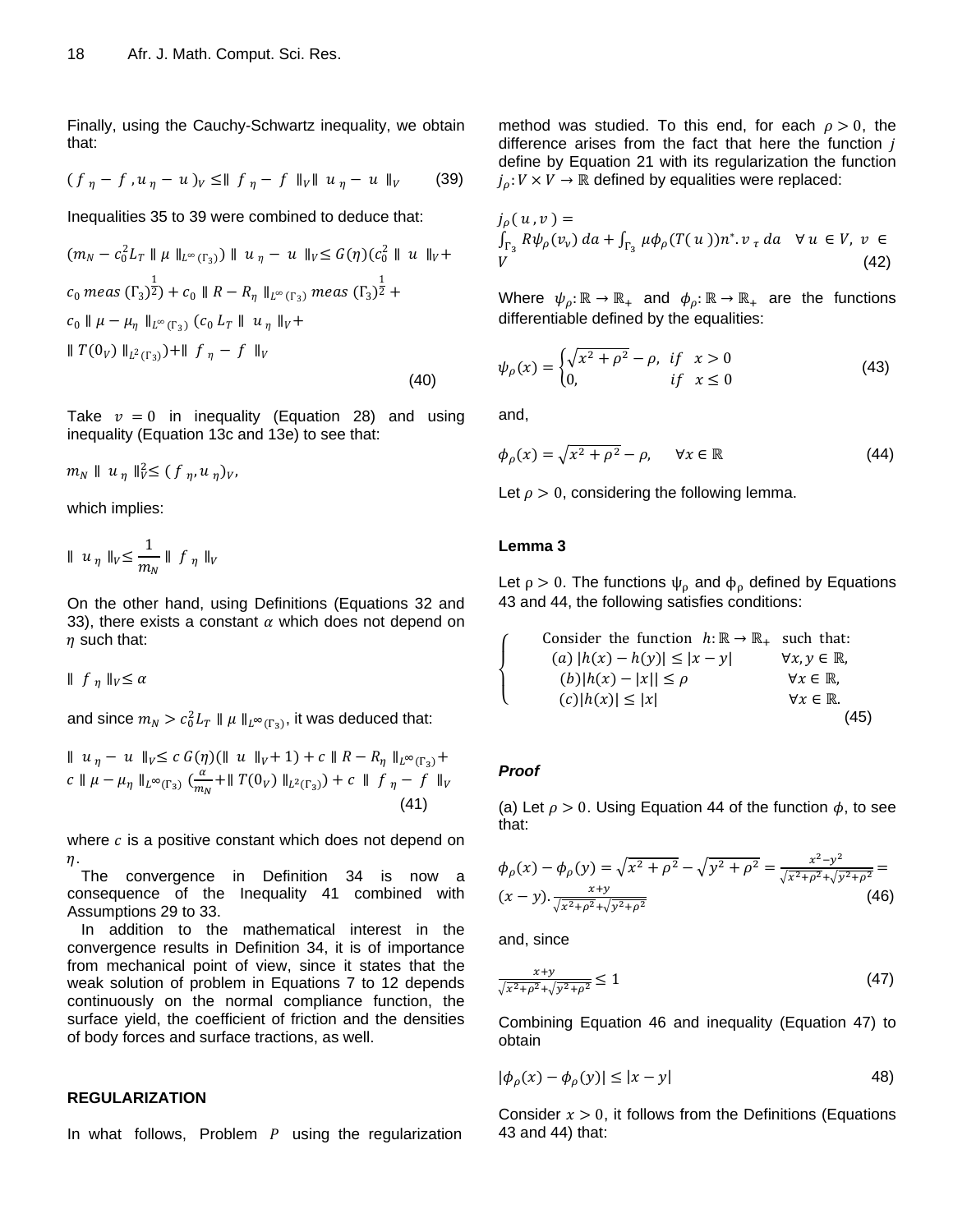$$
\phi_{\rho}(x) = \psi_{\rho}(x) \quad \text{if} \quad x > 0 \tag{49}
$$

Moreover, from Equations 48 and 49, it is deduced that:

$$
|\psi_{\rho}(x) - \psi_{\rho}(y)| = |\phi_{\rho}(x) - \phi_{\rho}(y)| \le |x - y|
$$
 (50)

which conclude the first part of the proof.

(b) Let  $\rho > 0$ . Noting that for all  $x \in \mathbb{R}$  it is obtained that:

$$
\left| \phi_{\rho}(x) - |x| \right| = \left| \sqrt{x^2 + \rho^2} - \rho - |x| \right| = \rho + |x| - \sqrt{x^2 + \rho^2} \le \rho \tag{51}
$$

Moreover, using Equation 49, it is deduced that:

$$
|\psi_{\rho}(x) - |x|| = |\phi_{\rho}(x) - |x|| \le \rho \tag{52}
$$

which concludes the second part of the proof.

(c) Next, using Equations 43 and 44, it is easy to see that:

$$
\phi_o(0) = \psi_o(0) = 0 \tag{53}
$$

Therefore, using Equation 50 with  $y = 0$  and Equation 53, it is found that:

$$
|\psi_{\rho}(x)| = |\phi_{\rho}(x))| \le |x| \tag{54}
$$

Which completes the proof.

For all  $u, v \in V$  and note that, again, the integral in Equation 42 is well-defined.

Using argument similar to those used in the previous section, using the previous equality, the following variational formulation of the sliding friction contact problem regularized was obtained.

# *Problem*

Find  $u_0$  such that:

$$
u_{\rho} \in U, (N \varepsilon (u_{\rho}), \varepsilon (v) - \varepsilon (u_{\rho}))_Q + (Pu_{\rho}, v - u_{\rho})_V +
$$
  

$$
j_{\rho}(u_{\rho}, v) - j_{\rho}(u_{\rho}, u_{\rho}) \ge (f, v - u_{\rho})_V \forall v \in U
$$
 (55)

The following are the existence, uniqueness and convergence results.

#### **Theorem 4**

Under the Assumptions (Equations13 to 18), there exist a constant  $\mu_0$ , which depends only on  $\Omega$ ,  $\Gamma_1$ ,  $\Gamma_3$ , N and T, such that:

1) The Problem  $P_V^{\rho}$  admits a unique solution if:

$$
\parallel \mu \parallel_{L^{\infty}(\Gamma_3)} < \mu_0 \tag{56}
$$

2) The solution  $u_{\rho}$  of Problem  $P_v^{\rho}$  converges strongly to the solution  $u$  of the Problem  $P_v$ , that is:

$$
u_{\rho} \to u \quad \text{in} \quad V \quad \text{as} \quad \rho \to 0 \tag{57}
$$

## *Proof 1*

To solve the variational inequality (Equation 55), Theorem 1 with  $X = V$  and  $K = U$  was used. To this end, it is noted that  $U$  is a nonempty closed convex subset of V. Considering the operators  $A: V \rightarrow V$  defined by:

$$
(Au_{\rho}, v)_V = (N \varepsilon (u_{\rho}), \varepsilon (v))_Q + (Pu_{\rho}, v)_V \ \forall u, v \in
$$
  
 (58)

Moreover, using definitions (Equations 13c and 20c) to see that:

$$
(Au - Av, u - v)_V \ge m_N \parallel u - v \parallel_V^2 \qquad \forall u, v \in V
$$
\n
$$
(59)
$$

On the other hand, using definitions (Equations 13b, 14b) and the trace inequality (Equation 1) yield:

$$
||Au - Av||_{V} \le (L_N + c_0^2 L_p) ||u - v||_{V} \quad \forall \ u, \ v \in V
$$
\n(60)

To see that  $A$  is a strongly monotone Lipschitz continuous operator on the space  $V$ .

Next, using the functional defined by Equation 42.

$$
j_{\rho}(u,v) = \int_{\Gamma_3} R \psi_{\rho}(v_v) \, da + \int_{\Gamma_3} \mu \phi_{\rho}(T(u)) n^*. v_{\tau} \, da
$$

Moreover, using Equation 44 to obtain:

$$
j_{\rho}(u,v) \leq \int_{\Gamma_3} R|v_v| \, da + \int_{\Gamma_3} \mu|S(u)| n^*.v_{\tau} \, da.
$$

Conditions (Equations 13 to 18), inequality (Equation 1) and the previous inequality were combined to see that:

$$
j_{\rho}(u, v) \le c_0 \left( || R ||_{L^{\infty}(\Gamma_3)} \text{ meas } (\Gamma_3)^{1/2} + || \mu ||_{L^{\infty}(\Gamma_3)} ||
$$
  
T(u)  $||_{L^2(\Gamma_3)}$  || v  $||_V$  (61)

Therefore, it is easy to see that the functional  $j<sub>o</sub>$  satisfies Equation 5a.

Let  $u_1$ ,  $u_2$ ,  $v_1$ ,  $v_2 \in V$  using Equations 42 and 48, we find that: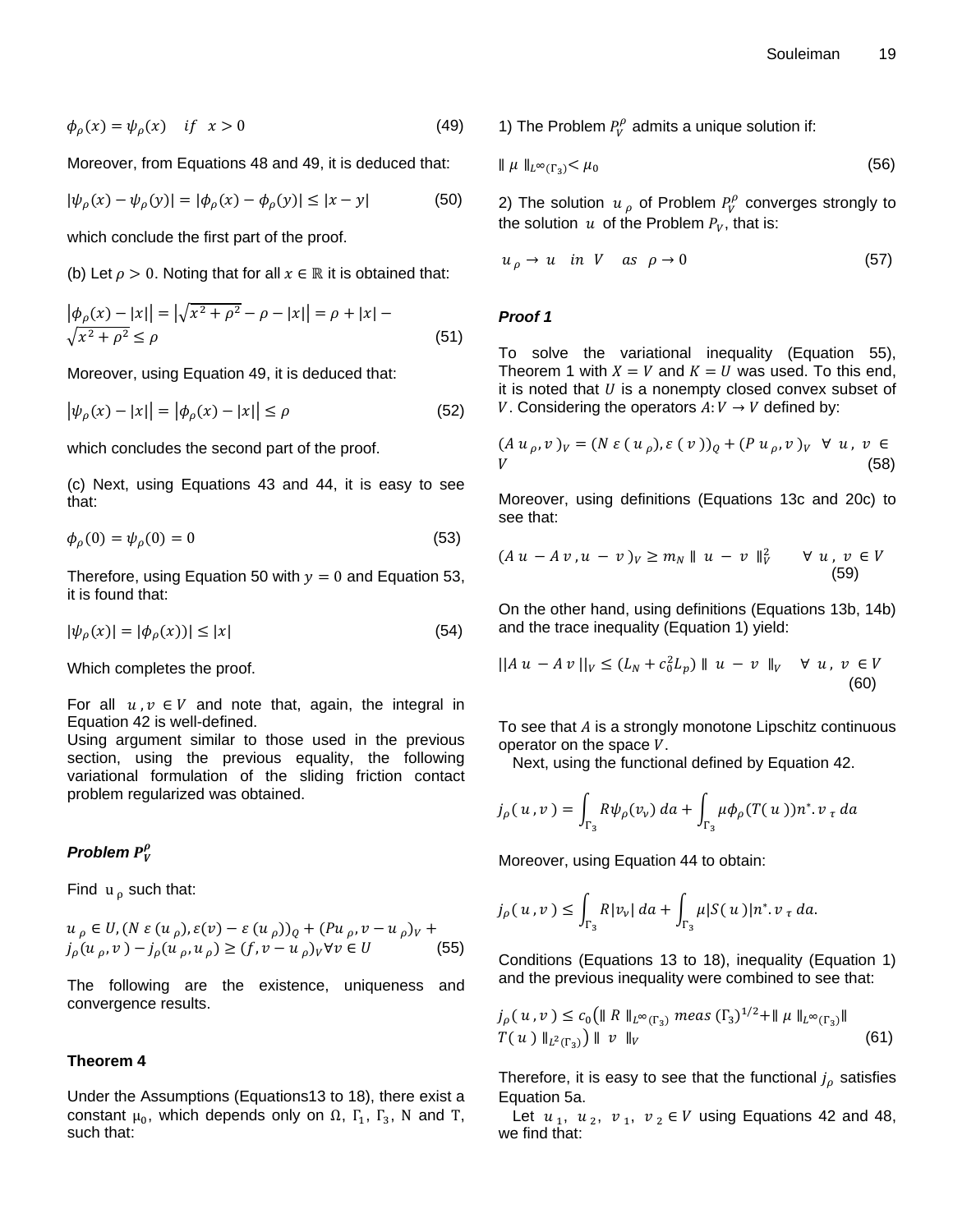$$
j_{\rho}(u_1, v_2) - j_{\rho}(u_1, v_1) + j_{\rho}(u_2, v_1) - j_{\rho}(u_2, v_2) =
$$
  

$$
\int_{\Gamma_3} \mu(\phi_{\rho}(T(u_1)) - \phi_{\rho}(T(u_2))) n^* \cdot (v_{2\tau} - v_{1\tau}) da \le
$$
  

$$
\int_{\Gamma_3} |\mu| ||T(u_1) - T(u_2)|| ||v_{2\tau} - v_{1\tau} || da
$$

Then we Definitions (Equations 17 and 18b) and Inequality (Equation 1) to see that:

$$
j_{\rho}(u_1, v_2) - j_{\rho}(u_1, v_1) + j_{\rho}(u_2, v_1) - j_{\rho}(u_2, v_2) \le
$$
  

$$
c_0^2 L_T ||\mu||_{L^{\infty}(\Gamma_3)} ||u_1 - u_2||_V ||v_1 - v_2||_V
$$
  
(62)

Let

$$
\mu_0 = \frac{m_N}{c_0^2 L_T} \tag{63}
$$

and note that, clearly,  $\mu_0$  depends only on  $\Omega$ ,  $\Gamma_1$ ,  $\Gamma_3$ , N and T. It follows from Inequality (Equation 62) that  $j_\rho$  satisfies condition (Equation 5b) with  $\alpha = c_0^2 L_T || \mu ||_{L^{\infty}(\Gamma_2)}$  and  $m = m_F$ . Assume Inequality (Equation 56),  $c_0^2$  $\mu \parallel_{L^{\infty}(\Gamma_3)} < m_N$  which implies that  $m > \alpha$  was obtained, which concludes the first part the proof.

Let  $\rho > 0$ ,  $v = u$  in inequality (Equation 55) and  $v = u<sub>o</sub>$  in inequality (Equation 24). Then, adding the resulting inequalities to obtain:

$$
(Au_{\rho} - Au, u_{\rho} - u)_{V} \le j_{\rho}(u_{\rho}, u) - j_{\rho}(u_{\rho}, u_{\rho}) +
$$
  

$$
j(u, u_{\rho}) - j(u, u).
$$
 (64)

Then by Equations 13c, 21 and 42,

$$
m_N \parallel u_\rho - u \parallel_V^2 \le \Delta_1 + \Delta_2 \tag{65}
$$

where

$$
\Delta_1 = \int_{\Gamma_3} R(u_{\rho v}^+ - u_v^+ + \psi_{\rho}(u_v) - \psi_{\rho}(u_{\rho v})) da
$$
  

$$
\Delta_2 = \int_{\Gamma_3} \mu(\phi_{\rho}(T(u_{\rho})) - T(u))n^*. (u_{\tau} - u_{\rho \tau}) da.
$$

Next, using the definitions (Equations 43 and 52) to obtain:

$$
\Delta_1 \le \int_{\Gamma_3} R(|\psi_{\rho}(u_{\rho\nu}) - u_{\rho\nu}^+| + |\psi_{\rho}(u_{\nu}) - u_{\nu}^+|) da
$$
  

$$
\le \int_{\Gamma_3} 2\rho R da
$$

and, by Equation 13:

$$
\Delta_1 \le 2\rho \parallel R \parallel_{L^{\infty}(\Gamma_3)} meas(\Gamma_3)
$$
 (66)

On the other hand, using the triangle inequality, it follows that:

$$
\phi_{\rho}\left(T(u_{\rho})\right) - T(u) = \phi_{\rho}\left(T(u_{\rho})\right) - \phi_{\rho}(T(u)) + \phi_{\rho}(T(u)) - T(u) \leq \left|\phi_{\rho}\left(T(u_{\rho})\right) - \phi_{\rho}(T(u))\right| + \left|\phi_{\rho}(T(u)) - T(u)\right|
$$

Combining definitions (Equations 18a, 18b, 50 and 52) and the previous inequality, it is seen that:

$$
\phi_{\rho}(T(u_{\rho})) - T(u) \le L_T || u_{\rho} - u || + \rho \tag{67}
$$

Finally, using inequalities (Equations 66, 67, 17 and 1) to obtain:

$$
\Delta_1 + \Delta_2 \le 2\rho \parallel R \parallel_{L^{\infty}(\Gamma_3)} meas (\Gamma_3) + c_0^2 L_T \parallel \mu \parallel_{L^{\infty}(\Gamma_3)} \parallel u_{\rho} - u \parallel_{V}^2 + c_0 \rho \ meas (\Gamma_3)^{1/2} \parallel u_{\rho} - u \parallel_{V} \tag{68}
$$

Assume condition (Equation 56), it follows from Inequalities (Equations 65 and 68) that:

$$
(m_N - \alpha) \parallel u_\rho - u \parallel_V^2 \le 2\rho \parallel R \parallel_{L^\infty(\Gamma_3)} meas(\Gamma_3) + c_0 \rho \text{ meas}(\Gamma_3)^{1/2} \parallel u_\rho - u \parallel_V
$$
 (69)

where  $\alpha = c_0^2$ 

 $j(u, u_{\rho}) - j(u, u)$ .<br>Using inequality (Equation 69), the elementary inequality:

 $x, a, b > 0$  $2 < ar + h \rightarrow r^2 < a^2$ 

As a result it is deduced that:

$$
\parallel u_{\rho} - u \parallel_{V}^{2} \to 0 \qquad \text{as} \qquad \rho \to 0 \tag{70}
$$

Therefore, Equation 70 implies the convergence in Equation 57, which concludes the proof.

The interest in Theorem 4 is twofold: first, it provides the existence and uniqueness of the solution to the variational inequality (Equation 55); second, it shows that the solution of inequality (Equation 24) represents the strong limit of the sequence of the solution  $u<sub>\rho</sub>$  of the problem of inequality (Equation 55), as  $\rho \to 0$ .

The convergence result in Equation 57 is important from the mechanical point of view, since it shows that the weak solution of the elastic the sliding frictional contact problem with normal compliance, and unilateral constraint may be approached as closely as one wishes by the solution of the sliding friction contact problem with normal compliance, unilateral constraint and regularized friction,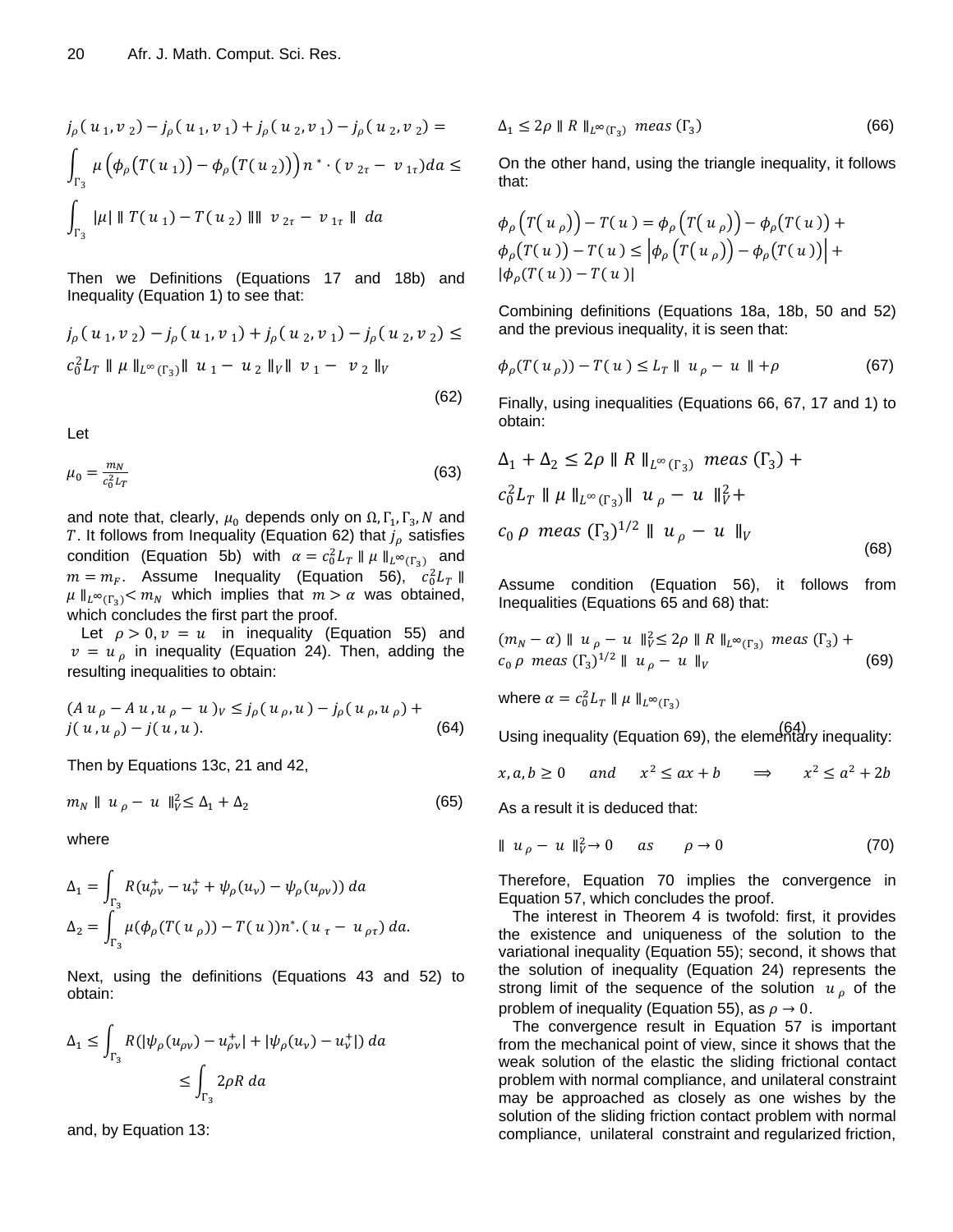with a sufficiently small regularization parameter.

#### **NUMERICAL APPROXIMATION**

Here, is devoted to the numerical discretization of the Problem  $P_V$ . Let  $V^h \subset V$  be a linear finite element space on the domain, which is vanishing on the boundary  $\Gamma_1$ . We define the space:

$$
U^h = \{ v^h \in V^h : v_v^h \le g \quad a.e. \text{ on } \Gamma_3 \} \tag{71}
$$

where  $h > 0$  denotes the spatial discretization parameter. It is easy to see that the finite dimensional space  $U^h$ for the polygonal domain. The constraint condition  $v^h$ on the boundary  $\Gamma_3$  is satisfied at nodes, that is,  $v^h \leq g^I$ , where  $g^I$  is the linear interpolation of function  $g$ .

The following approximated solution for the Problem  $P_V$ are discussed.

# *Problem*

Find a displacement field  $u<sup>h</sup>$  such that:

$$
u^{h} \in U^{h}, (\text{N} \in (u^{h}), \varepsilon (v^{h}) - \varepsilon (u^{h}))Q + m_{F} || \varepsilon
$$
  
\n
$$
(Pu^{h}, v^{h} - u^{h}) V + j(u^{h}, v^{h}) - j(u^{h}, u^{h}) \ge
$$
 Where:  
\n
$$
(fv^{h} - u^{h}) V + j(v^{h} \in U^{h}
$$
 (72)  $K_{1} = (A_{K_{2}} = (A_{K_{3}} = 0))$   
\nUnder the assumptions (by Sofonea and Souleiman, 2015) and inequality (Equation 72) has a unique solution.  
\n
$$
K_{4} = j(0, 0, 0)
$$
  
\n
$$
F_{5}
$$
 focusing on the error analysis between the solutions to  
\nproblems  $P_{V}$  and  $P_{V}^{h}$ . Estima  
\n
$$
F_{6}
$$
 Theorem 5  
\nAssume that conditions (Equations 13 to 18) and  
\n
$$
F_{6}
$$
 in the equation of h such that:  
\n
$$
||u - u^{h}||_{V} \leq c \inf_{v^{h} \in U^{h}} (||u - v^{h}||_{V} + ||u - v^{h}||_{V}^{1/2} + ||u - v^{h}||_{V}^{1/2} + ||u - v^{h}||_{L^{2}(\Gamma_{3})}^{1/2}
$$
  
\n
$$
u - v^{h}||_{L^{2}(\Gamma_{3})}^{1/2}
$$
 (73)  $L_{p}$  || u  
\n
$$
L_{N} + c \cdot C_{p}
$$
  
\n
$$
F_{6}
$$
 By the assumptions (Equations 13c and 14c), and For the  
\nEquations 20 and 58 for any  $v_{h} \in U^{h}$ : Hence:

Under the assumptions (by Sofonea and Souleiman, 2015) and inequality (Equation 56), the discrete system of inequality (Equation 72) has a unique solution. Focusing on the error analysis between the solutions to problems  $P_V$  and  $P_V^h$ .

# **Theorem 5**

Assume that conditions (Equations 13 to 18) and inequality (Equation 56) hold, then there exists a constant c independent of h such that:

$$
\| u - u^h \|_{V} \leq c \inf_{v^h \in U^h} \left( \| u - v^h \|_{V} + \| u - v^h \|_{V}^{1/2} + \| u - v^h \|_{V}^{1/2} \right)
$$
  

$$
u - v^h \|_{L^2(\Gamma_3)}^{1/2} \right)
$$
 (73)

#### *Proof*

By the assumptions (Equations 13c and 14c), and Equations 20 and 58 for any  $v_h \in U^h$ :

$$
m_N \parallel \varepsilon (u) - \varepsilon (u^h) \parallel_{Q}^{2} \le
$$
  
\n
$$
\left( N \varepsilon (u) - N \varepsilon (u^h), \varepsilon (u) - \varepsilon (u^h) \right) \le
$$
  
\n
$$
\left( N \varepsilon (u) - N \varepsilon (u^h), \varepsilon (u) - \varepsilon (u^h) \right) +
$$
  
\n
$$
\int_{\Gamma_3} \left( p(u_v) - p(u_v^h) \right) (u_v - u_v^h) du =
$$
  
\n
$$
(Au - Au^h, u - u^h) =
$$
  
\n
$$
\left( Au - Au^h, u - v^h \right) + (Au, v^h - u^h) - (Au^h, v^h - u^h)
$$
\n(74)

Using the inequality (Equation 24) with  $v = u^h$  and inequality (Equation 72) to find that:

$$
(Au, v^h - u^h) - (Au^h, v^h - u^h) \le
$$
  
\n
$$
(Au, v^h - u) + j(u^h, v^h) -
$$
  
\n
$$
j(u^h, u^h) + j(u, u^h) - j(u, u) + (f, u - v^h)_V
$$
  
\n(75)

Then by inequalities (Equations 74 and 75):

$$
m_F \parallel \varepsilon (u) - \varepsilon (u^h) \parallel_Q^2 \le K_1 + K_2 + K_3 + K_4 \tag{76}
$$

Where:

$$
K_1 = (A u - A u^h, u - v^h)
$$
  
\n
$$
K_2 = (A u, v^h - u) + j(u, v^h) - j(u, u) - (f, v^h - u)_v
$$
  
\n
$$
K_3 = j(u, u^h) - j(u^h, u^h) + j(u^h, u) - j(u, u)
$$
  
\n
$$
K_4 = j(u^h, v^h) - j(u, v^h) + j(u, u) - j(u^h, u)
$$

Estimating term by term; for the first term, the same inequality as inequality (Equation 13b) is obtained:

$$
|K_1| \leq |\int_{\Omega} (N \varepsilon (u) - N \varepsilon (u^h)) \cdot \varepsilon (u - v^h) dx +
$$
  

$$
\int_{\Gamma_3} (p(u_v) - p(u_v^h))(u_v - v_v^h) da| \leq
$$
  

$$
L_N \parallel u - u^h \parallel_V \parallel u - v^h \parallel_V +
$$
  

$$
L_p \parallel u - u^h \parallel_{L^2(\Gamma_3)} \parallel u - v^h \parallel_{L^2(\Gamma_3)} \leq
$$
  

$$
(L_N + c_0^2 L_p) \parallel u - u^h \parallel_V \parallel u - v^h \parallel_V
$$
 (77)

For the second term  $K_2$ , it can be viewed as a residual.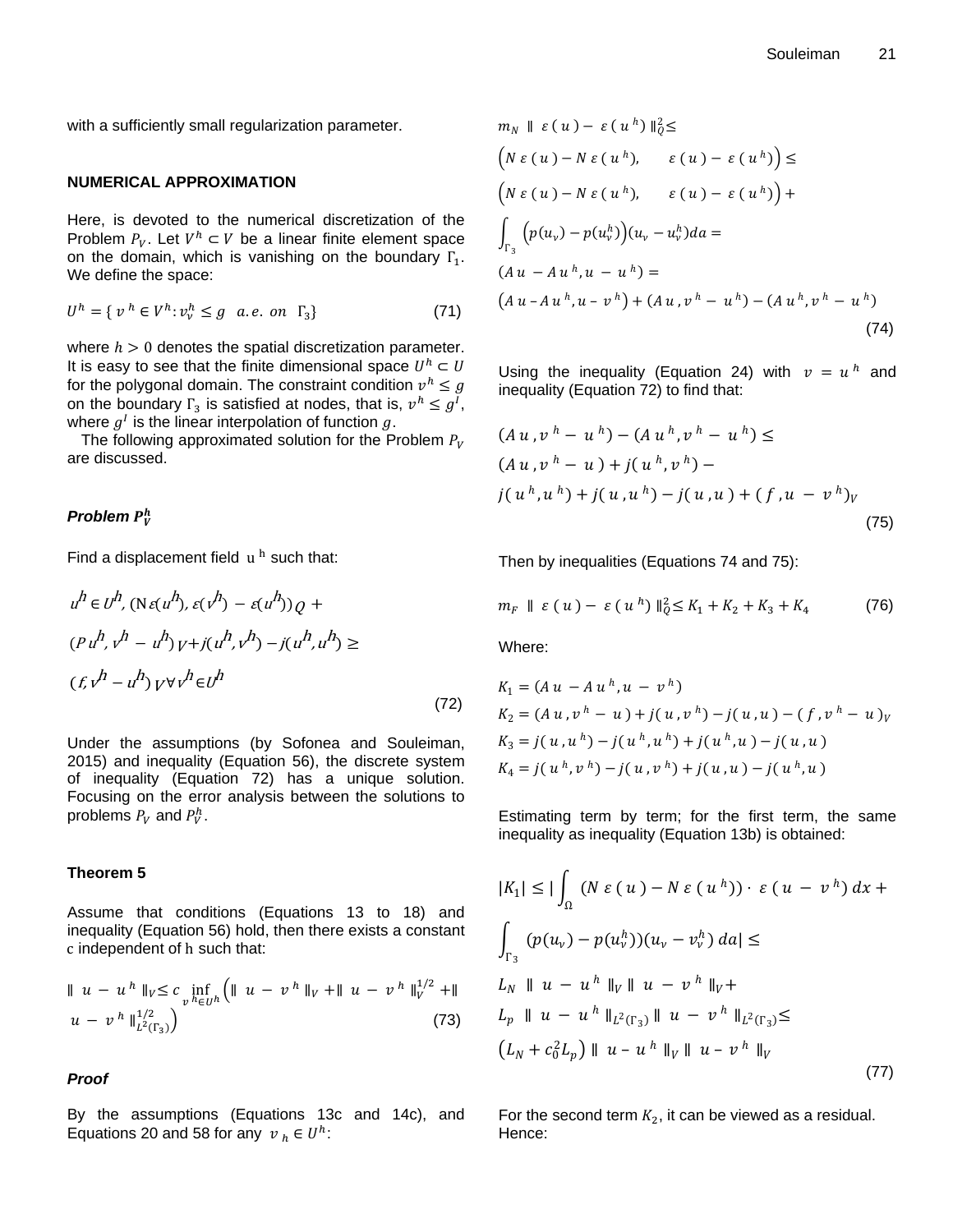$$
K_2 = \int_{\Omega} N \varepsilon (u) \cdot \varepsilon (v^h - u) dx +
$$
  

$$
\int_{\Gamma_3} p(u_v) (v_v^h - u_v) da +
$$
  

$$
\int_{\Gamma_3} R(v_v^{h} - u_v) da +
$$
  

$$
\int_{\Gamma_3} \mu T(u) n^* \cdot (v_v^h - u_v) da - (f, v^h - u) v
$$

After some elementary calculus based on the Assumptions (Equations 13 to 18):

$$
|K_2| \leq (|| N \varepsilon (u) ||_V + || f ||_V) || u - v^h ||_V +
$$
  
\n
$$
|| p(u_v) ||_{L^2(\Gamma_3)} + || R ||_{L^{\infty}(\Gamma_3)} \operatorname{meas}(\Gamma_3)^{\frac{1}{2}} +
$$
  
\n
$$
L_T || \mu ||_{L^{\infty}(\Gamma_3)} || u ||_{L^2(\Gamma_3)} +
$$
  
\n
$$
|| \mu ||_{L^{\infty}(\Gamma_3)} || T(0_V) ||_{L^2(\Gamma_3)} ) || u - v^h ||_{L^2(\Gamma_3)}
$$
\n(78)

For the term  $K_3$ :

$$
K_3 = \int_{\Gamma_3} \mu(T(u) - T(u^h)) n^* (u^h_{\tau} - u_{\tau}) da
$$

Therefore, using Equations 1, 17 and 18b to obtain:

$$
|K_3| \le c_0^2 L_S \|\mu\|_{L^\infty(\Gamma_3)} \|\mu - u^h\|_V^2 \tag{79}
$$

For the last term  $K_4$ , using Equation 18b to obtain:

$$
|K_4| = |j(u^h, v^h) - j(u^h, u) + j(u, u) - j(u, v^h)| =
$$
  

$$
\left| \int_{\Gamma_3} \mu \Big( T(u^h) - T(u) \Big) n^* \cdot (v^h - u_\tau) da \right| \le
$$
  

$$
c_0^2 L_T \| \mu \|_{L^\infty(\Gamma_3)} \| u - u^h \|_{V} \| u - v^h \|_{V}
$$
 (80)

Under the hypothesis of Inequality (Equation 56), absorbing the third term  $K_3$  of Inequality (Equation 79), using the elementary inequality:

$$
ab\leq \delta a^2+\frac{1}{4\delta}b^2,\qquad \forall \delta>0
$$

The result of inequality 73 can be proved easily.

Note we obtain the error estimate by the trace inequality on boundary  $\Gamma_3$ :

$$
\| u - u^h \|_{V} = O\left(\sqrt{\inf_{v \; h \in U^h} \| u - v^h \|_{V}}\right)
$$

It is the same order error estimates as presented in Inequality (Equation 1) and for the other mathematical model and not the optimal order. The optimal error estimates under extra regularity for the solution was derived.

#### **Theorem 6**

Under the assumptions of Theorem 5 and  $\sigma \in (L^2(\Gamma_3))^d$ , there exists a constant  $c$  independent of  $h$  such that:

$$
\| u - u^h \|_{V} \leq c \inf_{v^h \in U^h} (\| u - v^h \|_{V} + \| u - v^h \|_{L^2(\Gamma_3)}^{\frac{1}{2}}). \tag{81}
$$

#### *Proof*

The estimate  $K_2$  was done under extra regularity of the solution  $\sigma \in L^2(\Gamma_3)^d$ . Green's formula (Equation 2), Equations 7 to 10 and Definition (Equation 22) were used to show that:

$$
(\sigma, \varepsilon(v) - \varepsilon(u))_Q = (f, v - u)_V + \int_{\Gamma_3} \sigma_v(v_v - u_v) da + \int_{\Gamma_3} \sigma_v \cdot (v_\tau - u_\tau) da \tag{82}
$$

## By Equation 82:

$$
|K_2| \leq |\int_{\Gamma_3} \sigma_v (v_v^h - u_v) da + \int_{\Gamma_3} \sigma_{\tau} \cdot (v_{\tau}^h - u_{\tau}) da|
$$
  
+ 
$$
\int_{\Gamma_3} \mu T(u) n^* \cdot (v_{\tau}^h - u_{\tau}) da|
$$
  

$$
\leq (|| \sigma_v ||_{L^2(\Gamma_3)} + || \sigma_{\tau} ||_{L^2(\Gamma_3)} + || p(u_v) ||_{L^2(\Gamma_3)} + || R ||_{L^{\infty}(\Gamma_3)} \text{ meas}(\Gamma_3)^{1/2}
$$
  
+ 
$$
L_T || \mu ||_{L^{\infty}(\Gamma_3)} || u ||_{L^2(\Gamma_3)} + || \mu ||_{L^{\infty}(\Gamma_3)} || S(0_V) ||_{L^2(\Gamma_3)}) || u - v^h ||_{L^2(\Gamma_3)}
$$
  

$$
\leq c || u - v^h ||_{L^2(\Gamma_3)}
$$

Thus, the result of inequality (Equation 81) following the proof of Theorem 6 can be obtained.

To derive an order error estimate, similar theory (*cf.* Han and Sofonea, 2002) was used. Assume:

$$
u \in H^{2}(\Omega)^{d}, \quad u_{|\Gamma_{3}} \in H^{2}(\Gamma_{3})^{d} \tag{83}
$$

Let  $\Pi_h u \in V_h$  be the linear finite element interpolant of the solution  $u$ . As the solution  $u \in U$ , that is,  $u_v \leq g$ , then  $\Pi_h u \in U^h$ . The standard finite element interpolation theory yields (*cf.* Ciarlet, 1978):

$$
\parallel u - \Pi_h u \parallel_V \leq c h \parallel u \parallel_{H^2(\Omega)} u,
$$

 $||u - \Pi_h u||_{L^2(\Gamma)} \le c h^2 ||u||_{H^2(\Gamma)}$ 

Therefore, under the regularity Assumption (Equation 83), the optimal error estimate is obtained:

$$
\parallel u - u^h \parallel_V \leq c h
$$

where the constant c is independent of  $h$ .